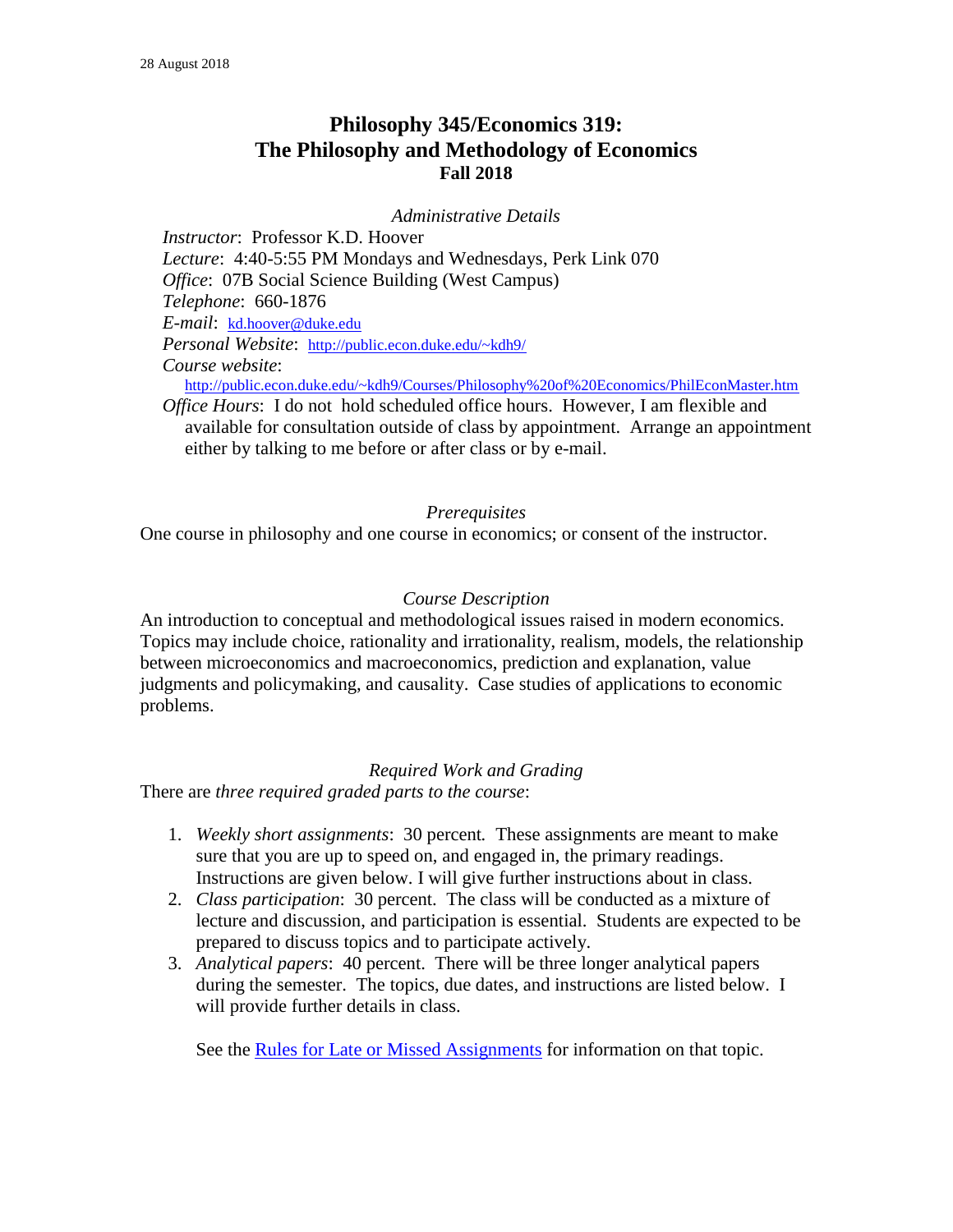#### *Academic Ethics*

I will hold you to strict standards of academic ethics. Please click on the [Academic](http://www.econ.duke.edu/~kdh9/Courses/Phil%20145-Econ%20137/145master.htm) [Honesty](http://www.econ.duke.edu/~kdh9/Courses/Phil%20145-Econ%20137/145master.htm) link on the course [website](http://www.econ.duke.edu/~kdh9/Courses/Phil%20145-Econ%20137/145master.htm) for the detailed policy.

### *Readings*

Required text: Marcel Boumans and John Davis, *Economic Methodology: Understanding Economics as a Science* will be referred to for many topics and is good general background that could be read straight through early in the semester. Students should purchase this book from the campus bookstore or elsewhere. All other readings are electronically accessible: go to the [Readings](http://www.econ.duke.edu/~kdh9/Courses/Phil%20145-Econ%20137/145master.htm) link on the course [website.](http://www.econ.duke.edu/~kdh9/Courses/Phil%20145-Econ%20137/145master.htm) From there, you can either click on direct links through the library or download through links to a secure directory. *I will send the login and password information for the secure directory to registered members of the class by e-mail*. (If you need the login and password and don't have it, please e-mail me.) Exactly which readings are due each week can be found on the course website under the link Weekly Assignments. Not all of the readings have hyperlinks in this version of the syllabus. A complete update will be available in due course.

### **Background**

- *The readings in this section will help you to get your bearings in the course. You should read them on your own as soon as possible in the course.*
- Marcel Boumans and John Davis, *Economic Methodology: Understanding Economics as a Science.* Basingstoke, Hampshire, UK: Palgrave Macmillan, 2010.
- Daniel Hausman, "Economic [Methodology](http://links.jstor.org/sici?sici=0895-3309%28198921%293%3A2%3C115%3AEMIAN%3E2.0.CO%3B2-P) in a Nutshell," *Journal of Economic Perspectives* 3(2), 1989, pp. 115-127.
- Daniel Hausman, ["Appendix: An](file://///afs/auto5/web/Courses/Philosophy%20of%20Economics/Secure%20Readings/Hausman%20Appendix.pdf) Introduction to Philosophy of Science," *The Inexact and Separate Science of Economics*. Cambridge: Cambridge University Press, 1992, pp. 281-329.

### **A. Classical Contributions to Economic Methodology**

- Boumans and Davis, *Economic Methodology*, chapter 1(excluding Focus sections) and chapter 2, Focus 2.1.
- John Stuart Mill, "On the [Definition](http://www.econlib.org/library/Mill/mlUQP5.html#Essay%20V.%20On%20the%20Definition%20of%20Political%20Economy.) of Political Economy and the Method of [Investigation](http://www.econlib.org/library/Mill/mlUQP5.html#Essay%20V.%20On%20the%20Definition%20of%20Political%20Economy.) Proper to It," in *Essays on Some Unsettled Questions of Political Economy*, 1844.

Alfred Marshall, ["The Present Position of Economics,](file://///afs/auto5/web/Courses/Philosophy%20of%20Economics/Secure%20Readings/Marshall,PresentPositionofEconomics(1885).pdf)" 1885.

Lionel Robbins, *The Nature and Significance of Economic Science* [\(Part](file://///afs/auto5/web/Courses/Philosophy%20of%20Economics/Secure%20Readings/Robbins%20Part%201.pdf) I, [Part](file://///afs/auto5/web/Courses/Philosophy%20of%20Economics/Secure%20Readings/Robbins%20Part%202.pdf) II), 2 nd edition 1935 (first edition 1932).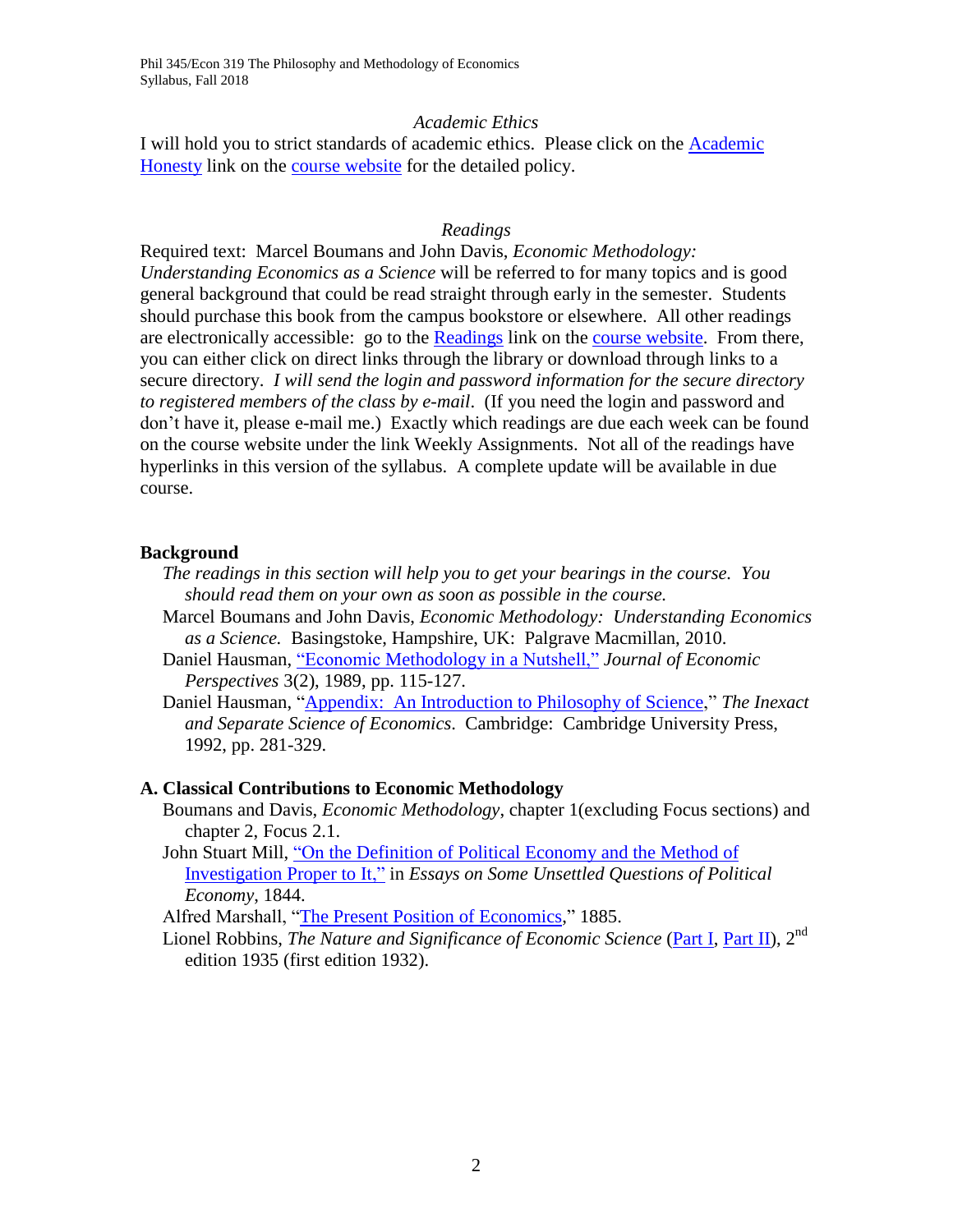Phil 345/Econ 319 The Philosophy and Methodology of Economics Syllabus, Fall 2018

#### **B. Friedman and Positive Economics**

Boumans and Davis, *Economic Methodology*, chapter 2 (excluding Focus sections).

Milton Friedman, "The [Methodology](file://///afs/auto5/web/Courses/Philosophy%20of%20Economics/Secure%20Readings/Friedman%20Methodology.pdf) of Positive Economics," in Friedman, *Essays in Positive Economics*. Chicago: University of Chicago Press, 1953.

Daniel Hausman "Why Look Under the [Hood?"](file://///afs/auto5/web/Courses/Philosophy%20of%20Economics/Secure%20Readings/Hausman%20Under%20the%20Hood.pdf) in *Essays on Philosophy and Economic Methodology*. Cambridge: Cambridge University Press, 2008, ch. 5 (pp. 70-74).

Uskali Mäki, "Unrealistic Assumptions and Unnecessary [Confusions: Rereading](file://///afs/auto5/web/Courses/Philosophy%20of%20Economics/Secure%20Readings/Maki%20Friedman%20and%20Realism.pdf) and Rewriting F53 as a Realist [Statement,](file://///afs/auto5/web/Courses/Philosophy%20of%20Economics/Secure%20Readings/Maki%20Friedman%20and%20Realism.pdf)" in Uskali Mäki, editor, *The Methodology of Positive Economics: Reflections on the Milton Friedman Legacy.* Cambridge: Cambridge University Press, 2009, ch. 3 (pp. 90-116).

### **C. Popper and Falsificationism**

Boumans and Davis, *Economic Methodology*, chapter 3 (including Focus 3.1 and 3.3, but excluding Focus 3.2).

Karl Popper, *The Logic of Scientific [Discovery](file://///afs/auto5/web/Courses/Philosophy%20of%20Economics/Secure%20Readings/Popper%20Scientific%20Discovery.pdf)*, 1959 (original German edition 1934), excerpts.

Karl Popper, ["Science: Conjectures](file://///afs/auto5/web/Courses/Philosophy%20of%20Economics/Secure%20Readings/Popper%20Conjectures.pdf) and Refuations," in *Conjectures and Refutations*. London: Routledge and Kegan Paul, 1963, pp. 33-58.

Bruce Caldwell, ["Clarifying](http://links.jstor.org/sici?sici=0022-0515%28199103%2929%3A1%3C1%3ACP%3E2.0.CO%3B2-3) Popper," *Journal of Economic Literature* 29(1), March 1991, pp. 1-33.

Hoover, "Notes on Logic." (Supplementary notes that will be helpful in understanding the lecture for Topic C and later topics.)

### **D. Popper and Situational Analysis**

Boumans and Davis, *Economic Methodology*, chapter 3, Focus 3.2.

Karl Popper, "The Logic of the Social [Sciences,"](http://www.econ.duke.edu/~kdh9/Courses/Phil%20145-Econ%20137/Secure%20Readings/Popper%20on%20Social%20Sciences.pdf) in T.W. Adorno, *The Positivist Dispute in German Sociology*. London: Heinemann,1976, pp. 87-104.

- Karl Popper, ["The Rationality Principle,](file://///afs/auto5/web/Courses/Philosophy%20of%20Economics/Secure%20Readings/PopperRationality%20Principle.pdf)" in David Miller, ed., *A Pocket Popper*. London: Fontana, 1983.
- Noretta Koertge, "The [Methodological](http://www.springerlink.com/content/l3773044r7464782/fulltext.pdf) Status of Popper's Rationality Principle," *Theory and Decision* 10(1), 1979, pp. 83-95.
- D. Wade Hands, "Karl Popper and Economic [Methodology,](file://///afs/auto5/web/Courses/Philosophy%20of%20Economics/Secure%20Readings/Hands%20on%20Popper.pdf)" *Economics and Philosophy* 1(1), 1985, pp. 83-99.

#### **E. Kuhn and Scientific Revolutions**

Boumans and Davis, *Economic Methodology* , chapter 4, pp. 93-108 and Focus 4.2 and 4.3.

Thomas Kuhn, "The Essential [Tension: Tradition](file://///afs/auto5/web/Courses/Philosophy%20of%20Economics/Secure%20Readings/Kuhn%20Essential%20Tension.pdf) and Innovation in Scientific [Research"](file://///afs/auto5/web/Courses/Philosophy%20of%20Economics/Secure%20Readings/Kuhn%20Essential%20Tension.pdf) (1959) in in Boyd, Casper, and Trout, editors, *The Philosophy of Science*, ch. 7.

Thomas Kuhn, *The Structure of Scientific Revolutions*, 3rd ed. Chicago: University of Chicago Press, 1996: [Chapter](file://///afs/auto5/web/Courses/Philosophy%20of%20Economics/Secure%20Readings/KuhnStructure-1.pdf) V ("The Priority of Paradigms") and [Chapter](file://///afs/auto5/web/Courses/Philosophy%20of%20Economics/Secure%20Readings/KuhnStructure-2.pdf) IX ("The Nature and Necessity of Scientific Revolutions").

A.W. Coats, "Is there a 'Structure of Scientific [Revolutions'](file://///afs/auto5/web/Courses/Philosophy%20of%20Economics/Secure%20Readings/Coats%20Revolutions.pdf) in Economics?" *Kyklos* 22(2), 1969, pp. 289-296.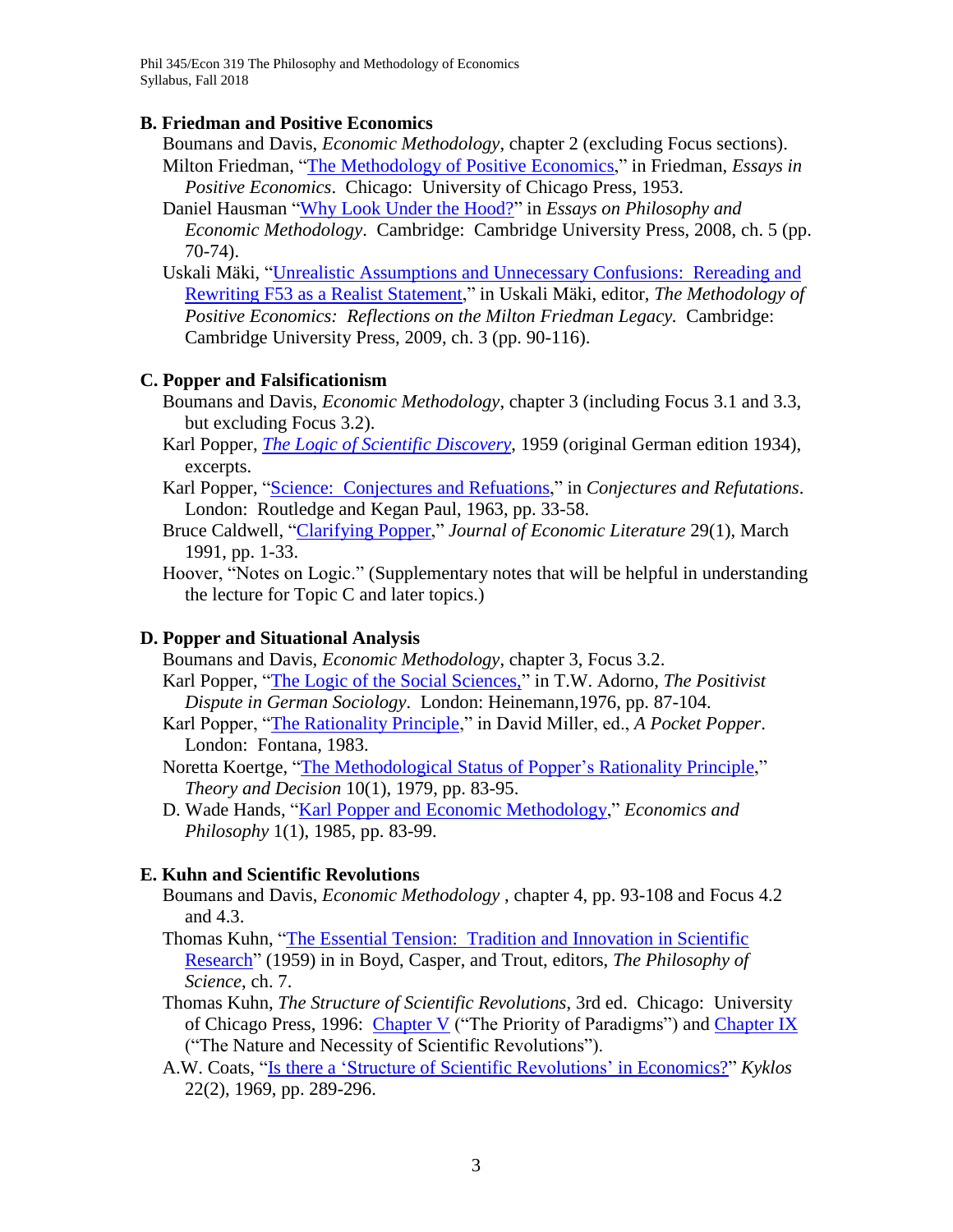Martin Bronfenbrenner "The 'Structure of [Revolutions'](file://///afs/auto5/web/Courses/Philosophy%20of%20Economics/Secure%20Readings/BronfenbrennerRevolutions.pdf) in Economic Thought." *History of Political Economy* 2(1), 1971, pp. 136-151.

### **F. Lakatos and the Methodology of Scientific Research Programs**

Boumans and Davis, *Economic Methodology*, chapter 4, pp. 108-111 and Focus 4.1. Imré Lakatos, "Criticism and the [Methodology](file://///afs/auto5/web/Courses/Philosophy%20of%20Economics/Secure%20Readings/Lakatos%20Criticism%20and%20MSRP.pdf) of Scientific Research Programmes," *Proceedings of the Aristotelian Society*, vol. 69, 1968, pp. 149-186.

Kevin D. Hoover, ["Scientific Research Program or Tribe? A Joint Appraisal of](http://public.econ.duke.edu/~kdh9/Source%20Materials/Research/Lakatos.pdf)  [Lakatos and the New Classical Macroeconomics,"](http://public.econ.duke.edu/~kdh9/Source%20Materials/Research/Lakatos.pdf) in *Appraising Economic Theories: Studies in the Application of the Methodology of Research Programs,* Mark Blaug and Neil de Marchi, editors. Aldershot: Edward Elgar, 1991.

# **G. Lakatos and Economics**

- Mark Blaug, "Kuhn versus Lakatos or Paradigms versus Research [Programmes](file://///afs/auto5/web/Courses/Philosophy%20of%20Economics/Secure%20Readings/Blaug-%20Kuhn%20vs.%20Lakatos.pdf) in the History of [Economics,](file://///afs/auto5/web/Courses/Philosophy%20of%20Economics/Secure%20Readings/Blaug-%20Kuhn%20vs.%20Lakatos.pdf)" Spiro Latsis, editor, *Method and Appraisal in Economics*. Cambridge: Cambridge University Press, 1976, pp. 149-180.
- Richard Lipsey, "IS-LM, Keynesianism, and the New Classicism," in Roger E. Backhouse and Andrea Salanti, editors, *Macroeconomics and the Real World*, Vol. 2: *Keynesian Economics, Unemployment, and Policy*. Oxford: Oxford University Press, 2000, pp. 57-82.
- E. Roy Weintraub, "Appraising General [Equilibrium](file://///afs/auto5/web/Courses/Philosophy%20of%20Economics/Secure%20Readings/Weintraub%20on%20GE%20SRP.pdf) Analysis," *Economics and Philosophy*, vol. 1, no. 1, 1985, pp. 23-37.
- D. Wade Hands, "Popper and Lakatos in Economic [Methodology,](file://///afs/auto5/web/Courses/Philosophy%20of%20Economics/Secure%20Readings/Hands%20on%20Popper%20and%20Lakatos.pdf)" in Uskali Mäki, Bo Gustafsson, and Christian Knudsen, editors, *Rational Institutions and Economic Methodology.* London: Routledge, 1993, pp. 61-75.
- Roger Backhouse, "The Lakatosian Legacy in Economic [Methodology,](file://///afs/auto5/web/Courses/Philosophy%20of%20Economics/Secure%20Readings/Backhouse%20Lakatosian%20Legacy.pdf)" in Backhouse, editor, *New Directions in Economic Methodology*. London: Routledge, 1994, pp. 173-191.

# **H. Laws and Explanation in Economics – 1**

- Carl Hempel, "Laws and Their Role in Natural [Explanation,](file://///afs/auto5/web/Courses/Philosophy%20of%20Economics/Secure%20Readings/Hempel%20Laws%20and%20Explanation.pdf)" *Philosophy of the Natural Sciences*. Englewood Cliffs, NJ: Prentice-Hall, 1966; in Boyd, Casper, and Trout, editors, *The Philosophy of Science*, ch. 16.
- Daniel Hausman, "Supply and Demand [Explanations](file://///afs/auto5/web/Courses/Philosophy%20of%20Economics/Secure%20Readings/Hausman--supply%20and%20demand.pdf) and Their *Ceterius Paribus* [Clauses,](file://///afs/auto5/web/Courses/Philosophy%20of%20Economics/Secure%20Readings/Hausman--supply%20and%20demand.pdf)" *Review of Political Economy* 2(2), July 1990, pp. 168-187.

# **I. Laws and Explanation in Economics – 2**

- Nancy Cartwright, "*Ceteris Paribus Laws and the [Socio-economic](file://///afs/auto5/web/Courses/Philosophy%20of%20Economics/Secure%20Readings/Cartwright-Socioeconomic%20Machines.pdf) Machine*," in the *Dappled World*. Cambridge: Cambridge University Press, 1999, ch. 6 (pp. 137- 151).
- Kevin D. Hoover, *The Methodology of Empirical Macroeconomics*, Ch. 1, ["Some](file://///afs/auto5/web/Courses/Philosophy%20of%20Economics/Secure%20Readings/HooverMacroMethodologyIntro.pdf)  [Methodological Problems in Macroeconomics"](file://///afs/auto5/web/Courses/Philosophy%20of%20Economics/Secure%20Readings/HooverMacroMethodologyIntro.pdf); and Ch. 2, "Are [There](file://///afs/auto5/web/Courses/Philosophy%20of%20Economics/Secure%20Readings/Hoover%20Empirical%20Macro%20Laws.pdf) [Macroeconomic](file://///afs/auto5/web/Courses/Philosophy%20of%20Economics/Secure%20Readings/Hoover%20Empirical%20Macro%20Laws.pdf) Laws," Cambridge: Cambridge University Press, 2001.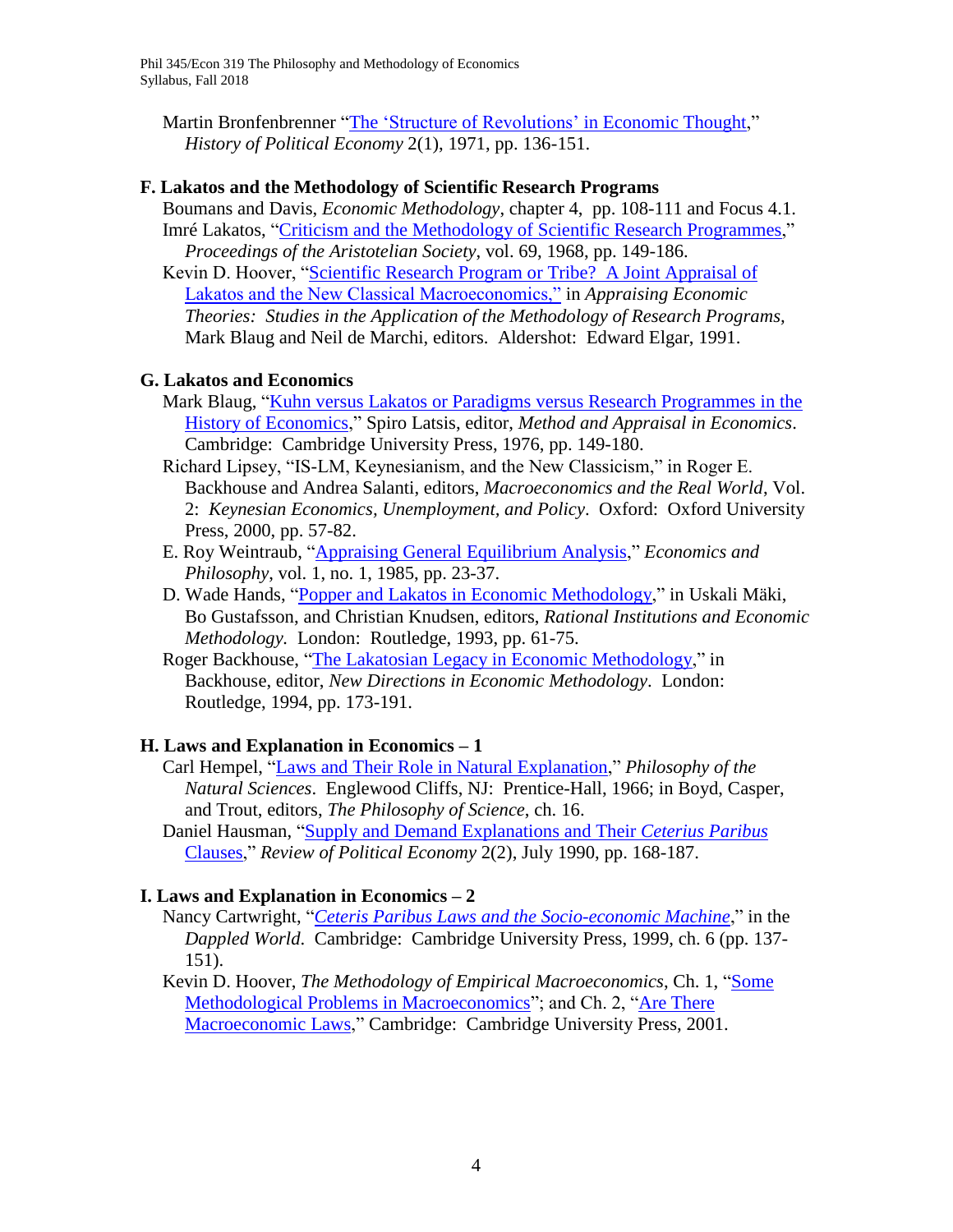Phil 345/Econ 319 The Philosophy and Methodology of Economics Syllabus, Fall 2018

### **J. Models – 1**

Boumans and Davis, *Economic Methodology* , chapter 1, Focus 1.2.

- Mary Morgan, "Models," in John Davis, D. Wade Hands and Uskali Mäki, editors, The *Handbook of Economic Methodology.* Cheltenham: Edward Elgar, 1998, pp. 316-321.
- Marcel Boumans, "Models," in John Davis, Alain Marciano and Jochen Runde, *The Elgar Companion to Economics and Philosophy.* Cheltenham: Edward Elgar, 2004, pp. 260-282.
- Allan Gibbard and Hal Varian, ["Economic](http://links.jstor.org/sici?sici=0022-362X%28197811%2975%3A11%3C664%3AEM%3E2.0.CO%3B2-G) Models," *Journal of Philosophy* 75(11), 1978, pp. 664-677.

### **K. Models – 2**

Boumans and Davis, *Economic Methodology* , chapter 6, Focus 6.1.

- Mary Morgan, "The Technology of Analytical [Models: Irving](http://links.jstor.org/sici?sici=0031-8248%28199712%2964%3CS304%3ATTOAMI%3E2.0.CO%3B2-C) Fisher's Monetary [Worlds,"](http://links.jstor.org/sici?sici=0031-8248%28199712%2964%3CS304%3ATTOAMI%3E2.0.CO%3B2-C) *Philosophy of Science* 64(supplement), December 1997, pp. S304-S314.
- Robert Sugden, "Credible [Worlds: The](file://///afs/auto5/web/Courses/Philosophy%20of%20Economics/Secure%20Readings/Sugden%20Credible%20Worlds.pdf) Status of Theoretical Models in Economics," *Journal of Economic Methodology* 7(1), 2000, pp. 1-31.

### **L. Realism**

- Uskali Mäki, ["Realism"](file://///afs/auto5/web/Courses/Philosophy%20of%20Economics/Secure%20Readings/Maki%20on%20Realism.pdf) and ["Realisticness,](file://///afs/auto5/web/Courses/Philosophy%20of%20Economics/Secure%20Readings/Maki%20on%20Realisticness.pdf)" in John Davis, D. Wade Hands, and Mäki, editors, *The Handbook of Economic Methodology*. Cheltenham: Edward Elgar, 1998, pp. 404-413.
- Ian Hacking, ["Experimentation](file://///afs/auto5/web/Courses/Philosophy%20of%20Economics/Secure%20Readings/Hacking%20on%20Realism.pdf) and Scientific Realism" (1982) in in Boyd, Casper, and Trout, editors, *The Philosophy of Science*, ch. 13.
- Daniel Hausman, "Problems with Realism about [Economics,](file://///afs/auto5/web/Courses/Philosophy%20of%20Economics/Secure%20Readings/Hausman%20on%20Realism.pdf)" *Economics and Philosophy* 14(2), 1998, pp. 185-213.
- Tony Lawson, "What Has [Realism](file://///afs/auto5/web/Courses/Philosophy%20of%20Economics/Secure%20Readings/Lawson%20on%20Realism.pdf) Got to Do With It," *Economics and Philosophy* 15(2), 1999, pp. 269-282.

### **M. Reductionism and Microfoundations**

- John Watkins, "Methodological Individualism and Social Tendencies" (1968) in Boyd, Casper, and Trout, editors, *The Philosophy of Science*, ch. 39.
- Alan Garfinkel, ["Reductionism"](file://///afs/auto5/web/Courses/Philosophy%20of%20Economics/Secure%20Readings/Garfinkel%20Reductionism.pdf) (1981) in in Boyd, Casper, and Trout, editors, *The Philosophy of Science*, ch. 24.
- Maarten Janssen, ["Microfoundations,](file://///afs/auto5/web/Courses/Philosophy%20of%20Economics/Secure%20Readings/Janssen%20Microfoundations.pdf)" in John Davis, D. Wade Hands, and Mäki, editors, *The Handbook of Economic Methodology*. Cheltenham: Edward Elgar, 1998, pp. 307-310.
- Alan P. Kirman, ["Whom or What Does the Representative Agent Represent?"](http://links.jstor.org/sici?sici=0895-3309%28199221%296%3A2%3C117%3AWOWDTR%3E2.0.CO%3B2-7) *Journal of Economic Perspectives* 6(2), Spring 1992, pp. 117-136.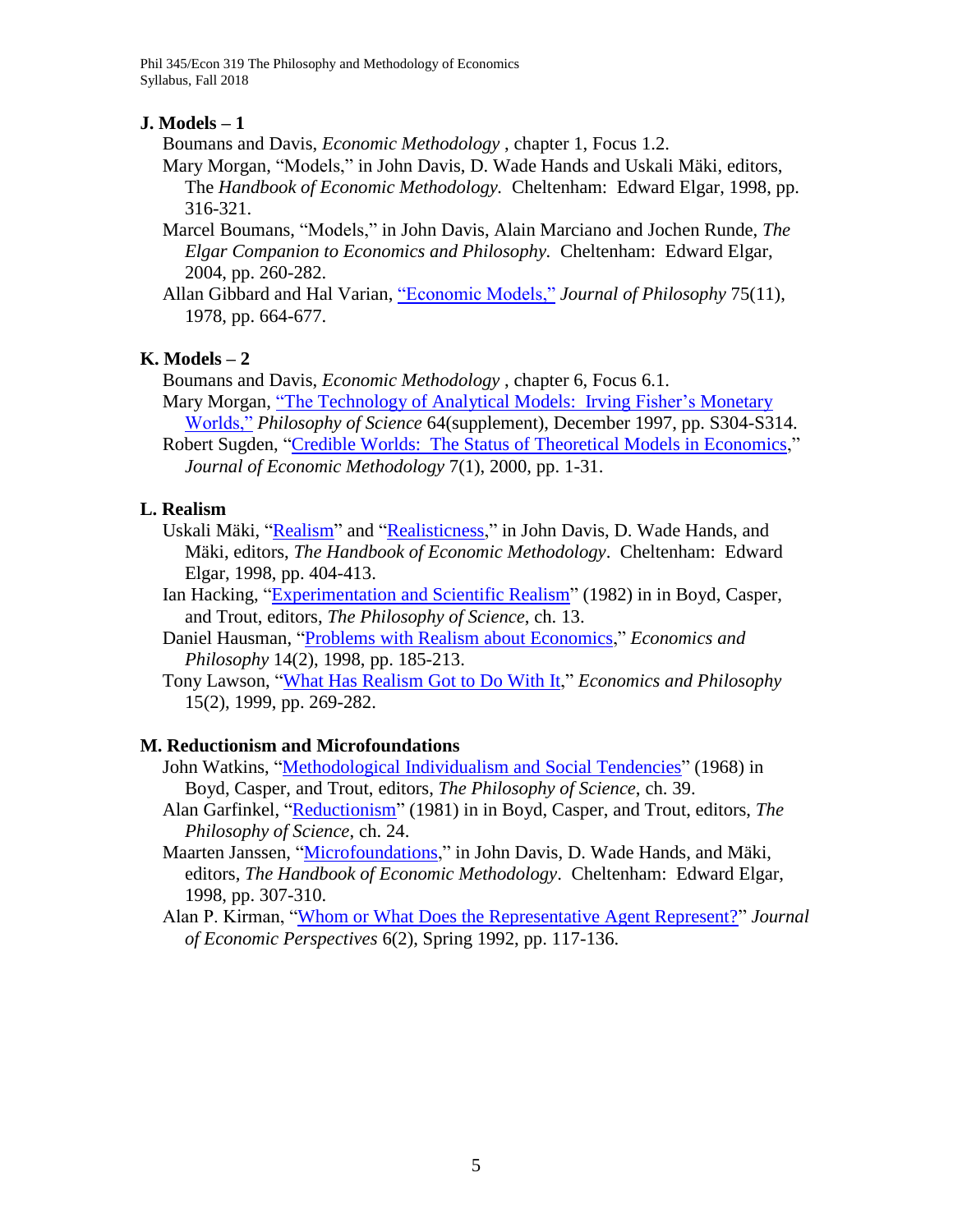### **N. Value Judgments in Economics**

- Boumans and Davis, *Economic Methodology*, chapter 7 (including Focus sections).
- Charles K. Wilber. " Economics and Ethics," in John Davis, D. Wade Hands and Uskali Mäki, editors, The *Handbook of Economic Methodology.* Cheltenham: Edward Elgar, 1998, pp. 138-142.
- Mark Blaug. "The Positive-Normative Distinction,' in John Davis, D. Wade Hands and Uskali Mäki, editors, The *Handbook of Economic Methodology.* Cheltenham: Edward Elgar, 1998, pp. 370-374.
- A.W. Coats. "Economics as a Profession," in John Davis, D. Wade Hands and Uskali Mäki, editors, The *Handbook of Economic Methodology.* Cheltenham: Edward Elgar, 1998, pp. 142-145.
- William S. Milberg. "Ideology," in John Davis, D. Wade Hands and Uskali Mäki, editors, The *Handbook of Economic Methodology.* Cheltenham: Edward Elgar, 1998, pp. 243-246.

### **O. Experiments**

Boumans and Davis, *Economic Methodology*, chapter 2, Focus 2.3.

Alan Nelson. ["Experimental Economics,](file://///afs/auto3/web/Courses/Philosophy%20of%20Economics/Secure%20Readings/Nelson%20experimental%20economics.pdf)" John Davis, D. Wade Hands and Uskali Mäki, editors, The *Handbook of Economic Methodology.* Cheltenham: Edward Elgar, 1998, pp. 179-180.

Francesco Guala. ["Experimentation in Economics,](http://public.econ.duke.edu/~kdh9/Courses/Philosophy%20of%20Economics/Secure%20Readings/Guala%20Experimentation)" in Uskali Mäki, editor. *Philosophy of Economics.* Amsterdam: Elsevier, 2012, pp. 597-611 and 626-640.

### *Weekly Short Assignments*

More detailed instructions, including details of each week's readings and due dates, can be found on the Short Weekly [Assignments](http://www.econ.duke.edu/~kdh9/Courses/Phil%20145-Econ%20137/145master.htm) link on the course [website:](http://www.econ.duke.edu/~kdh9/Courses/Phil%20145-Econ%20137/145master.htm)

### *Analytical Papers*

More detailed instructions can be found on the Analytical Papers link on the [course](http://www.econ.duke.edu/~kdh9/Courses/Phil%20145-Econ%20137/145master.htm) [website:](http://www.econ.duke.edu/~kdh9/Courses/Phil%20145-Econ%20137/145master.htm) Assignments and due dates are indicated below.

- 1. (Due Tuesday 16 October 2018). *One of the following:*
	- A. "Economics is fundamentally about concrete facts." Is it? Compare and contrast the role of factual evidence as opposed to logical deduction among Mill, Marshall, and Robbins.
	- B. In "Kuhn versus Lakatos" (p. 149), Mark Blaug writes: "a few [economists] realized that Friedman is simply Popper-with-a-twist applied to economics." Is Blaug correct? What's the "twist"?
	- C. Does Popper's situational analysis conflict with his demarcation criterion or his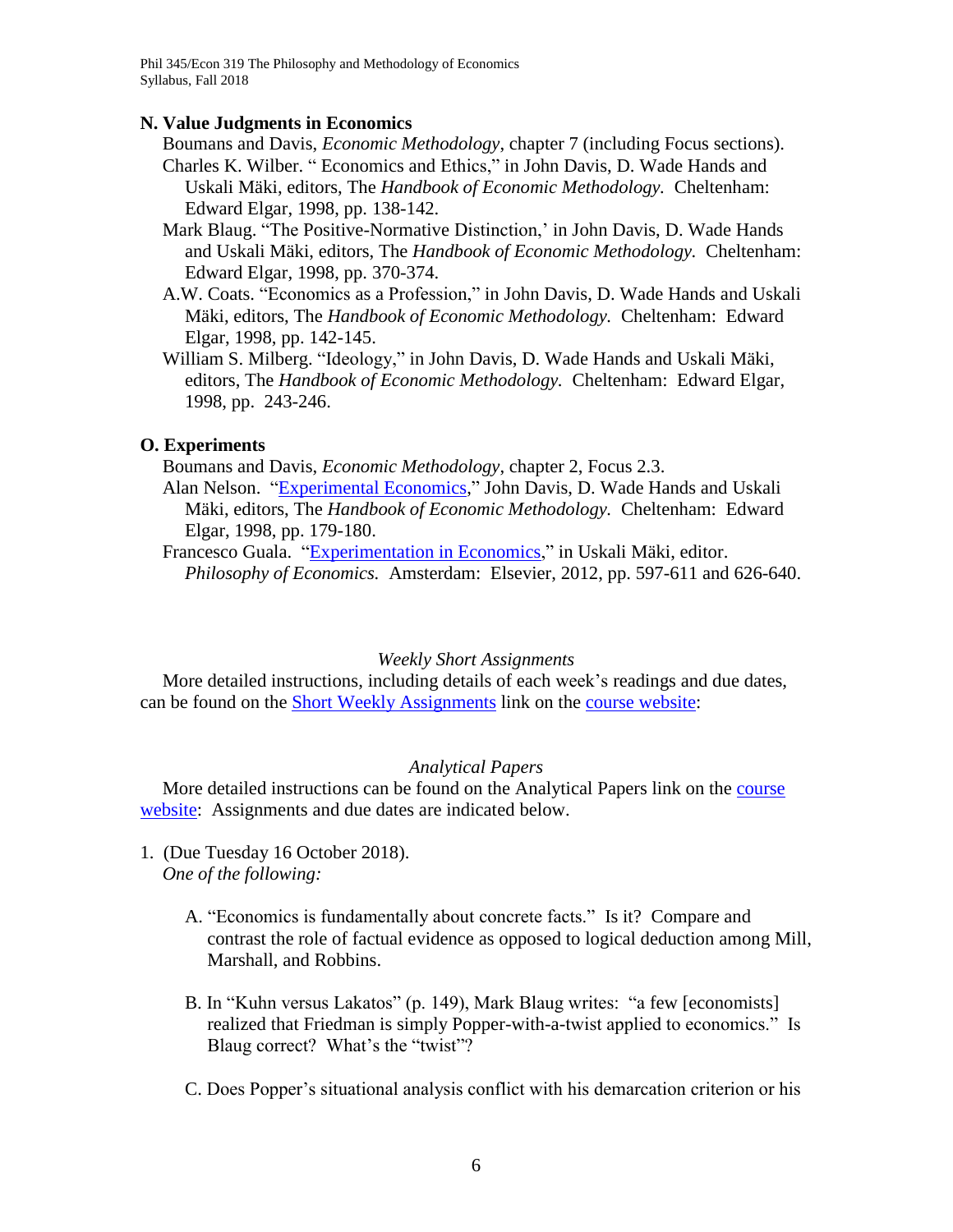denial of a logic of discovery or both or neither? Explain carefully.

- 2. (Due Thursday 15 November 2018). *One of the following:*
	- A. Compare and contrast Popper's distinction between science and pseudo-science with Lakatos's distinction between progressive and degenerating research programs. Which if either suits economics?
	- B. In "The Logic of the Social Sciences" (p. 97), Popper writes: "Our motives and even our purely scientific ideals, including the ideal of a disinterested search for truth, are deeply anchored in extra-scientific and, in part, in religious evaluations. Thus the 'objective' or the 'value-free' scientist is hardly the ideal scientist. Without passion we can achieve nothing – certainly not in pure science. The phrase 'the passion for the truth' is no mere metaphor."

In *The Nature and Significance of Economic Science* (pp. 157-158), Robbins writes: "And thus in the last analysis Economics does depend, if not for its existence, at least for its significance, on an ultimate valuation – the affirmation that rationality and the ability to choose with knowledge is desirable. If irrationality, if the surrender to the blind force of external stimuli and uncoordinated impulse at every moment is a good to be preferred above all others, then it is true the *raison d'être* of Economics disappears. . .The revolt against reason is essentially a revolt against life itself."

Are these positions compatible with Popper's and Robbin's general conceptions of science? Do they undermine the distinction between positive and normative economics?

- C. "Popper's situational analysis and rationality principle are compelling evidence that Lakatos is right: the real Popper is Popper<sub>2</sub>. Is it? Why or why not?
- 3. (Due Wednesday 12 December 2018; note: this paper is in lieu of a final examination.)

*One of the following:* 

- A. Compare and contrast Milton Friedman's (Topic B) with Gibbard and Varian's (Topic J) defenses of models with unrealistic assumptions. Is either successful?
- B. What is a science? Is economics one?
- C. Nancy Cartwright in "Ceteris Paribus Laws and the Socio-economic Machine" (p. 149; see Topic I) writes: "The kind of precise conclusions that are so highly valued in economics can be rigorously derived only when very special